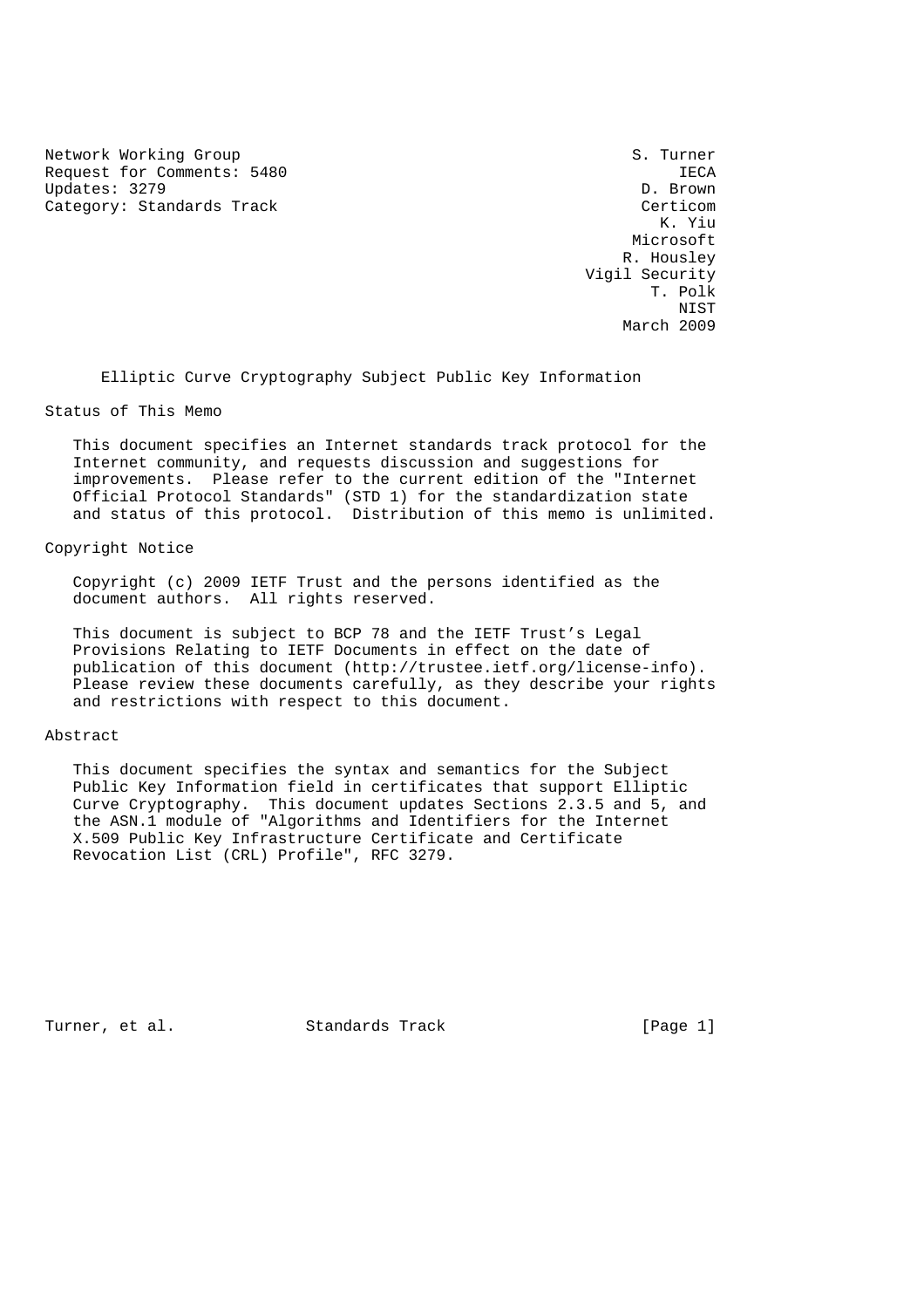Table of Contents

|   | 2. Subject Public Key Information Fields 3            |
|---|-------------------------------------------------------|
|   | 2.1. Elliptic Curve Cryptography Public Key Algorithm |
|   |                                                       |
|   |                                                       |
|   |                                                       |
|   |                                                       |
| 5 |                                                       |
|   |                                                       |
|   |                                                       |
|   |                                                       |
|   |                                                       |
|   |                                                       |
|   |                                                       |

#### 1. Introduction

 This document specifies the format of the subjectPublicKeyInfo field in X.509 certificates [PKI] that use Elliptic Curve Cryptography (ECC). It updates RFC 3279 [PKI-ALG]. This document specifies the encoding formats for public keys used with the following ECC algorithms:

- o Elliptic Curve Digital Signature Algorithm (ECDSA);
- o Elliptic Curve Diffie-Hellman (ECDH) family schemes; and
- o Elliptic Curve Menezes-Qu-Vanstone (ECMQV) family schemes.

 Two methods for specifying the algorithms that can be used with the subjectPublicKey are defined. One method allows the key to be used with any ECC algorithm, while the other method restricts the usage of the key to specific algorithms. To promote interoperability, this document indicates which is required to implement for Certification Authorities (CAs) that implement ECC algorithms and relying parties that claim to process ECC algorithms.

 The ASN.1 [X.680] module in this document includes ASN.1 for ECC algorithms. It also includes ASN.1 for non-ECC algorithms defined in [PKI-ALG] and [PKI-ADALG], even though the associated text is unaffected. By updating all of the ASN.1 from [PKI-ALG] in this document, implementers only need to use the module found in this document.

Turner, et al. Standards Track [Page 2]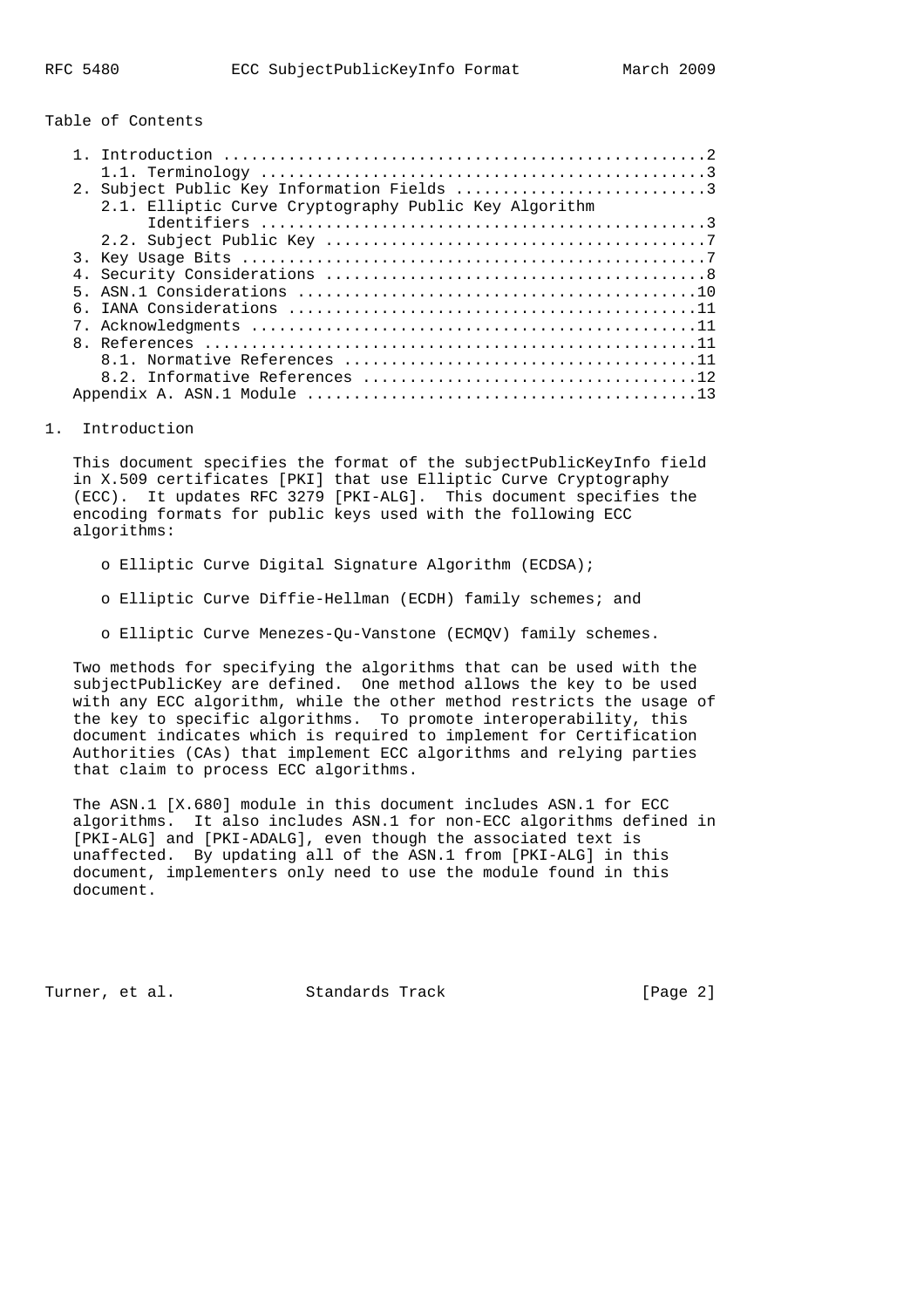1.1. Terminology

 The key words "MUST", "MUST NOT", "REQUIRED", "SHALL", "SHALL NOT", "SHOULD", "SHOULD NOT", "RECOMMENDED", "MAY", and "OPTIONAL" in this document are to be interpreted as described in [MUSTSHOULD].

2. Subject Public Key Information Fields

 In the X.509 certificate, the subjectPublicKeyInfo field has the SubjectPublicKeyInfo type, which has the following ASN.1 syntax:

```
 SubjectPublicKeyInfo ::= SEQUENCE {
 algorithm AlgorithmIdentifier,
  subjectPublicKey BIT STRING
 }
```
The fields in SubjectPublicKeyInfo have the following meanings:

- o algorithm is the algorithm identifier and parameters for the ECC public key.
- o subjectPublicKey is the ECC public key. See Section 2.2.

 The AlgorithmIdentifier type, which is included for convenience [PKI], is defined as follows:

```
 AlgorithmIdentifier ::= SEQUENCE {
  algorithm OBJECT IDENTIFIER,
  parameters ANY DEFINED BY algorithm OPTIONAL
 }
```
The fields in AlgorithmIdentifier have the following meanings:

- o algorithm identifies the cryptographic algorithm with an object identifier. See Section 2.1.
- o parameters, which are optional, are the associated parameters for the algorithm identifier in the algorithm field. See Section 2.1.1.
- 2.1. Elliptic Curve Cryptography Public Key Algorithm Identifiers

 The algorithm field in the SubjectPublicKeyInfo structure [PKI] indicates the algorithm and any associated parameters for the ECC public key (see Section 2.2). Three algorithm identifiers are defined in this document:

Turner, et al. Standards Track [Page 3]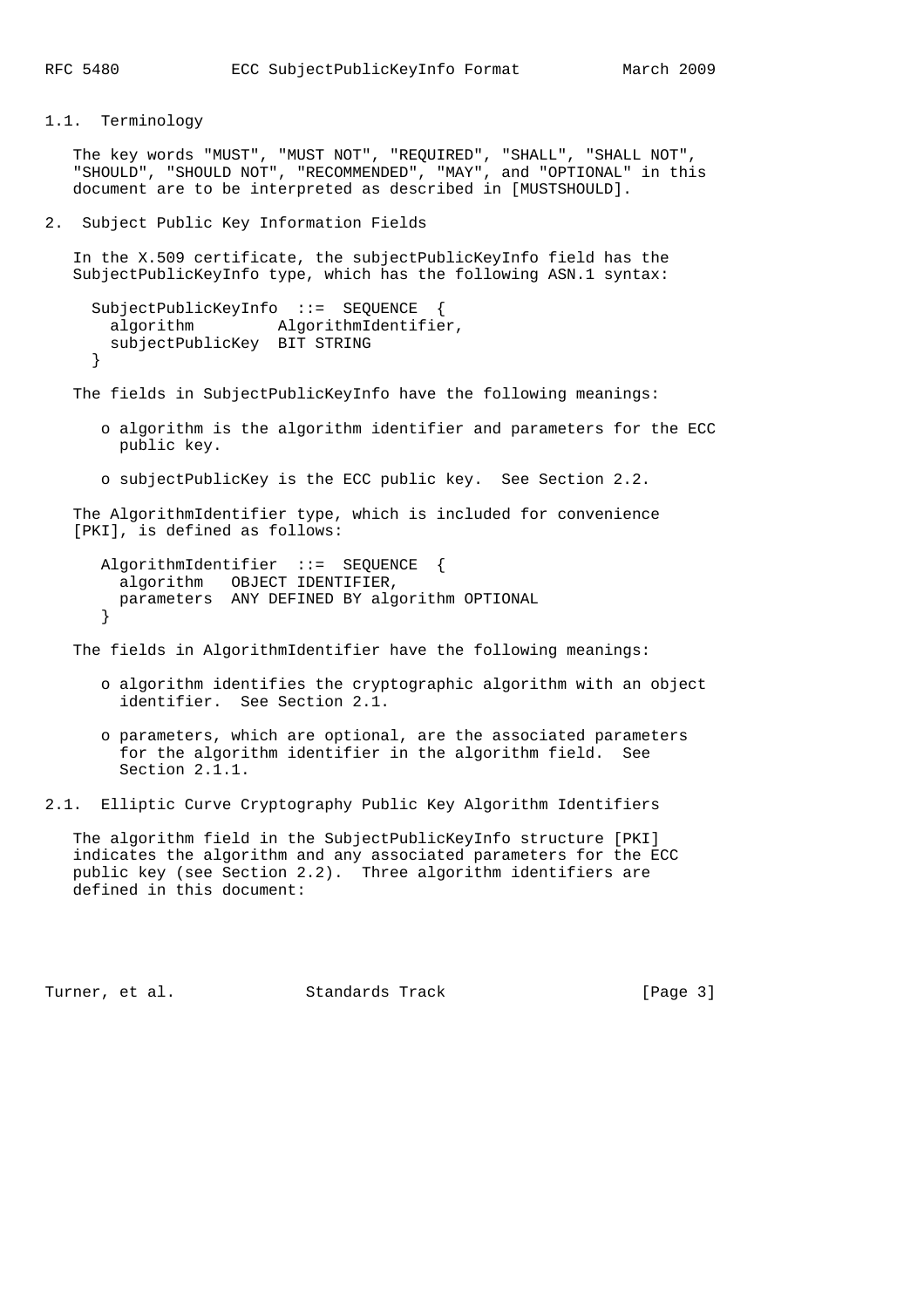- o id-ecPublicKey indicates that the algorithms that can be used with the subject public key are unrestricted. The key is only restricted by the values indicated in the key usage certificate extension (see Section 3). id-ecPublicKey MUST be supported. See Section 2.1.1. This value is also included in certificates when a public key is used with ECDSA.
- o id-ecDH indicates that the algorithm that can be used with the subject public key is restricted to the Elliptic Curve Diffie- Hellman algorithm. See Section 2.1.2. id-ecDH MAY be supported.
- o id-ecMQV indicates that the algorithm that can be used with the subject public key is restricted to the Elliptic Curve Menezes- Qu-Vanstone key agreement algorithm. See Section 2.1.2. id-ecMQV MAY be supported.

2.1.1. Unrestricted Algorithm Identifier and Parameters

The "unrestricted" algorithm identifier is:

 id-ecPublicKey OBJECT IDENTIFIER ::= {  $iso(1)$  member-body(2) us(840) ansi-X9-62(10045) keyType(2) 1 }

The public key (ECPoint) syntax is described in Section 2.2.

 The parameter for id-ecPublicKey is as follows and MUST always be present:

ECParameters ::= CHOICE { namedCurve OBJECT IDENTIFIER -- implicitCurve NULL -- specifiedCurve SpecifiedECDomain } -- implicitCurve and specifiedCurve MUST NOT be used in PKIX. -- Details for SpecifiedECDomain can be found in [X9.62]. -- Any future additions to this CHOICE should be coordinated -- with ANSI X9.

The fields in ECParameters have the following meanings:

- o namedCurve identifies all the required values for a particular set of elliptic curve domain parameters to be represented by an object identifier. This choice MUST be supported. See Section 2.1.1.1.
- o implicitCurve allows the elliptic curve domain parameters to be inherited. This choice MUST NOT be used.

Turner, et al. Standards Track [Page 4]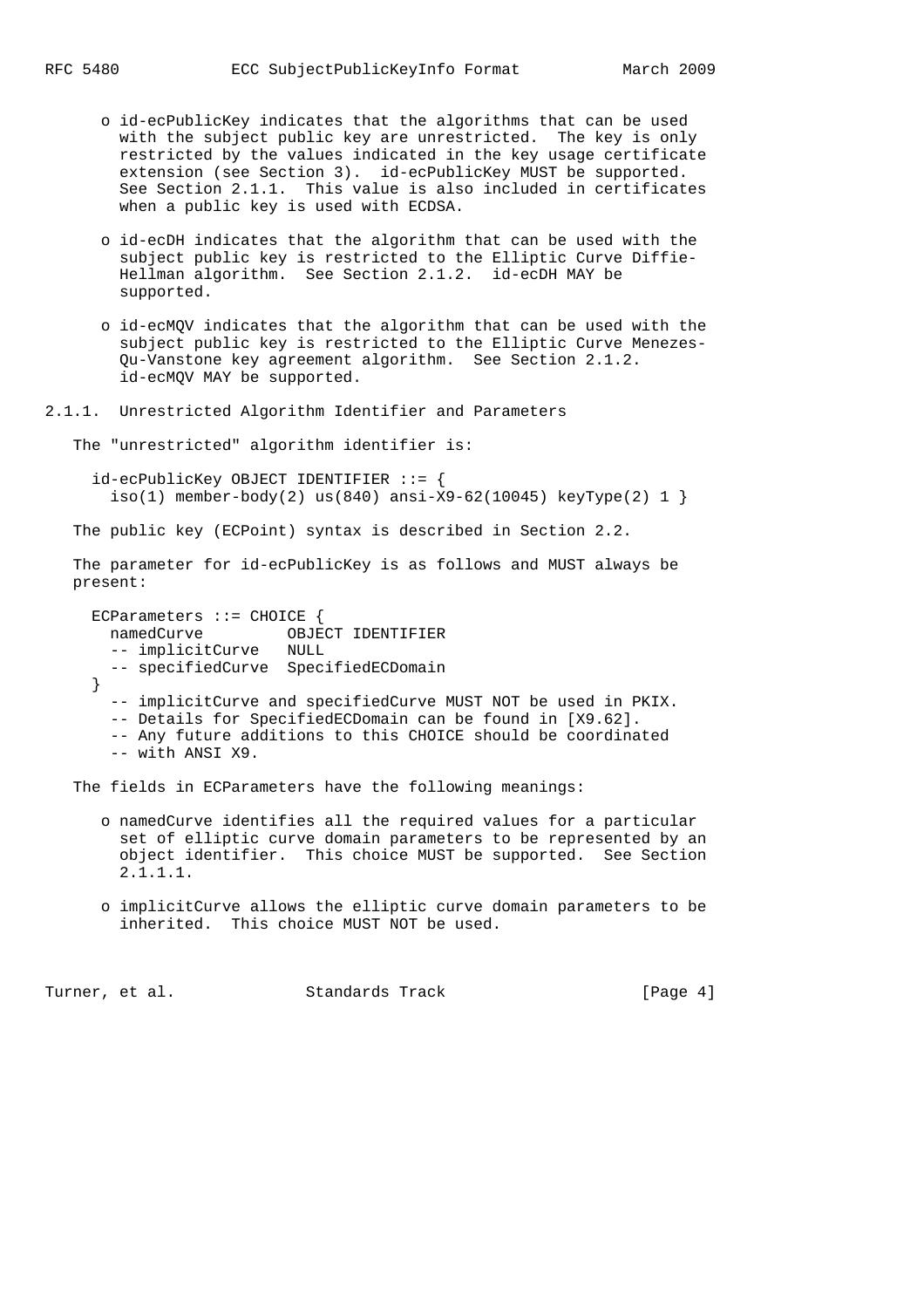o specifiedCurve, which is of type SpecifiedECDomain type (defined in [X9.62]), allows all of the elliptic curve domain parameters to be explicitly specified. This choice MUST NOT be used. See Section 5, "ASN.1 Considerations".

 The addition of any new choices in ECParameters needs to be coordinated with ANSI X9.

 The AlgorithmIdentifier within SubjectPublicKeyInfo is the only place within a certificate where the elliptic curve domain parameters may be located. If the elliptic curve domain parameters are not present, then clients MUST reject the certificate.

## 2.1.1.1. Named Curve

 The namedCurve field in ECParameters uses object identifiers to name well-known curves. This document publishes curve identifiers for the fifteen NIST-recommended curves [FIPS186-3]. Other documents can publish other name curve identifiers. The NIST-named curves are:

 -- Note that in [X9.62] the curves are referred to as 'ansiX9' as -- opposed to 'sec'. For example, secp192r1 is the same curve as -- ansix9p192r1. -- Note that in [PKI-ALG] the secp192r1 curve was referred to as -- prime192v1 and the secp256r1 curve was referred to as -- prime256v1. -- Note that [FIPS186-3] refers to secp192r1 as P-192, secp224r1 as  $-$  P-224, secp256r1 as P-256, secp384r1 as P-384, and secp521r1 as  $-- P-521.$  secp192r1 OBJECT IDENTIFIER ::= { iso(1) member-body(2) us(840) ansi-X9-62(10045) curves(3)  $prime(1) 1$ }  $sect163k1$  OBJECT IDENTIFIER  $::=$  { iso(1) identified-organization(3) certicom(132) curve(0) 1 }  $sect163r2$  OBJECT IDENTIFIER  $::=$  { iso(1) identified-organization(3) certicom(132) curve(0) 15 }

 secp224r1 OBJECT IDENTIFIER ::= { iso(1) identified-organization(3) certicom(132) curve(0) 33 } sect233k1 OBJECT IDENTIFIER ::= {

```
iso(1) identified-organization(3) certicom(132) curve(0) 26 }
```
Turner, et al. Standards Track [Page 5]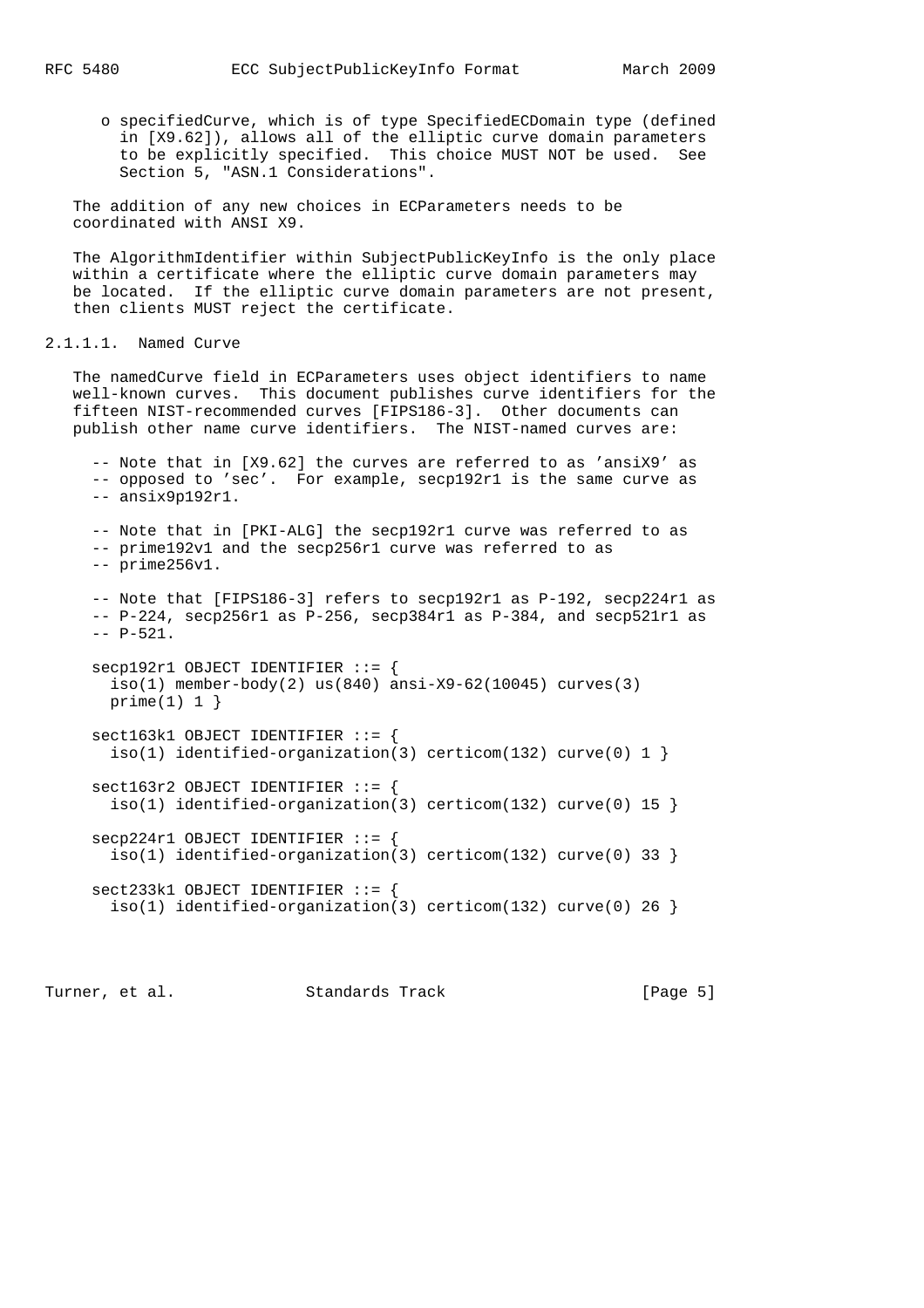```
 sect233r1 OBJECT IDENTIFIER ::= {
 iso(1) identified-organization(3) certicom(132) curve(0) 27 }
 secp256r1 OBJECT IDENTIFIER ::= {
  iso(1) member-body(2) us(840) ansi-X9-62(10045) curves(3)
 prime(1) 7 }
 sect283k1 OBJECT IDENTIFIER ::= {
 iso(1) identified-organization(3) certicom(132) curve(0) 16 }
sect283r1 OBJECT IDENTIFIER ::= {
 iso(1) identified-organization(3) certicom(132) curve(0) 17 }
 secp384r1 OBJECT IDENTIFIER ::= {
 iso(1) identified-organization(3) certicom(132) curve(0) 34 }
 sect409k1 OBJECT IDENTIFIER ::= {
 iso(1) identified-organization(3) certicom(132) curve(0) 36 }
 sect409r1 OBJECT IDENTIFIER ::= {
 iso(1) identified-organization(3) certicom(132) curve(0) 37 }
 secp521r1 OBJECT IDENTIFIER ::= {
  iso(1) identified-organization(3) certicom(132) curve(0) 35 }
 sect571k1 OBJECT IDENTIFIER ::= {
 iso(1) identified-organization(3) certicom(132) curve(0) 38 }
 sect571r1 OBJECT IDENTIFIER ::= {
 iso(1) identified-organization(3) certicom(132) curve(0) 39 }
```
2.1.2. Restricted Algorithm Identifiers and Parameters

 Two "restricted" algorithms are defined for key agreement algorithms: the Elliptic Curve Diffie-Hellman (ECDH) key agreement family schemes and the Elliptic Curve Menezes-Qu-Vanstone (ECMQV) key agreement family schemes. Both algorithms are identified by an object identifier and have parameters. The object identifier varies based on the algorithm, but the parameters are always ECParameters and they MUST always be present (see Section 2.1.1).

The ECDH algorithm uses the following object identifier:

```
 id-ecDH OBJECT IDENTIFIER ::= {
  iso(1) identified-organization(3) certicom(132) schemes(1)
 ecdh(12)}
```
Turner, et al. Standards Track [Page 6]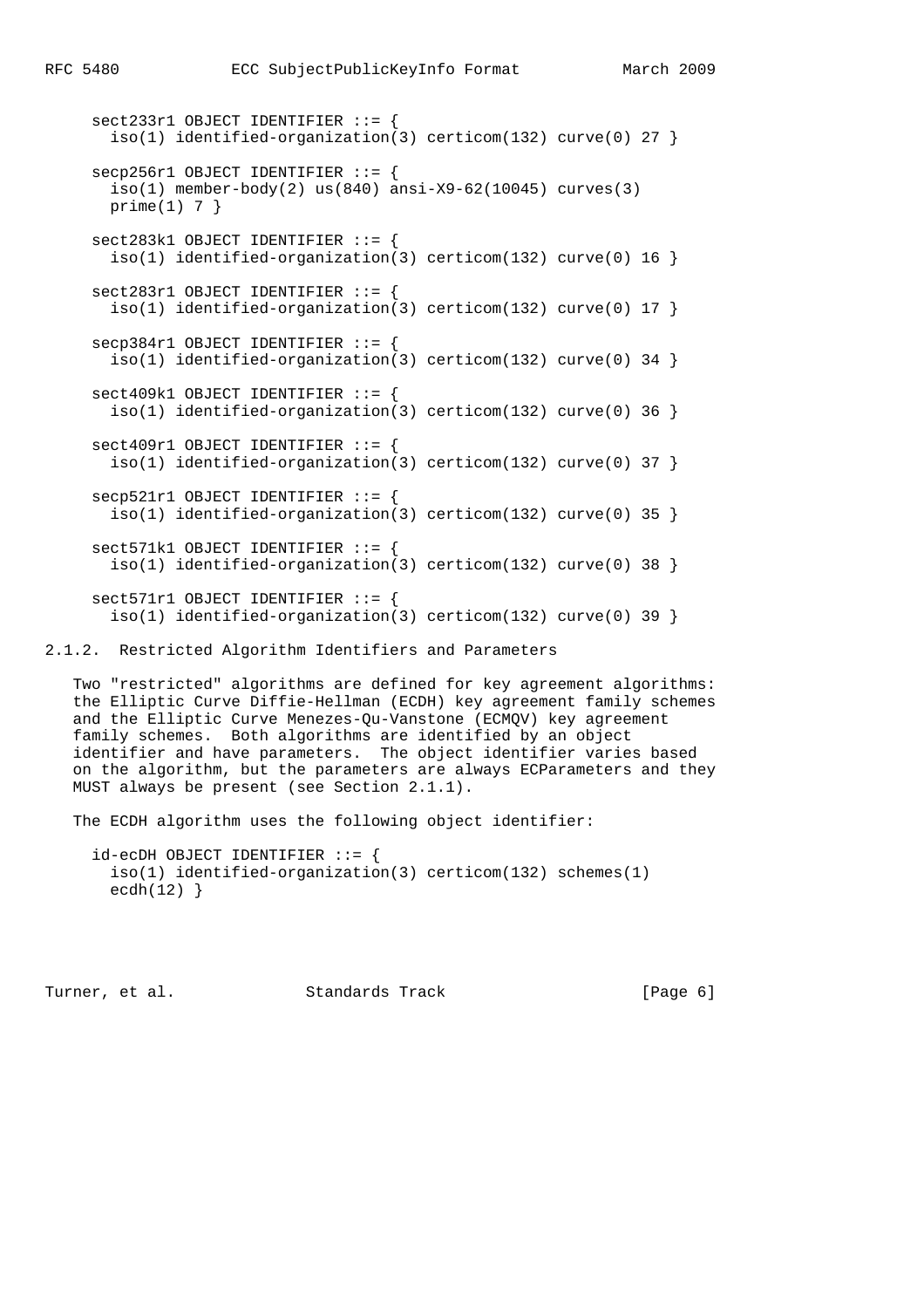The ECMQV algorithm uses the following object identifier:

 id-ecMQV OBJECT IDENTIFIER ::= { iso(1) identified-organization(3) certicom(132) schemes(1)  $ecmqv(13)$ }

2.2. Subject Public Key

 The subjectPublicKey from SubjectPublicKeyInfo is the ECC public key. ECC public keys have the following syntax:

ECPoint ::= OCTET STRING

 Implementations of Elliptic Curve Cryptography according to this document MUST support the uncompressed form and MAY support the compressed form of the ECC public key. The hybrid form of the ECC public key from [X9.62] MUST NOT be used. As specified in [SEC1]:

- o The elliptic curve public key (a value of type ECPoint that is an OCTET STRING) is mapped to a subjectPublicKey (a value of type BIT STRING) as follows: the most significant bit of the OCTET STRING value becomes the most significant bit of the BIT STRING value, and so on; the least significant bit of the OCTET STRING becomes the least significant bit of the BIT STRING. Conversion routines are found in Sections 2.3.1 and 2.3.2 of [SEC1].
- o The first octet of the OCTET STRING indicates whether the key is compressed or uncompressed. The uncompressed form is indicated by 0x04 and the compressed form is indicated by either 0x02 or 0x03 (see 2.3.3 in [SEC1]). The public key MUST be rejected if any other value is included in the first octet.

3. Key Usage Bits

 If the keyUsage extension is present in a Certification Authority (CA) certificate that indicates id-ecPublicKey in SubjectPublicKeyInfo, then any combination of the following values MAY be present:

 digitalSignature; nonRepudiation; keyAgreement; keyCertSign; and cRLSign.

Turner, et al. Standards Track [Page 7]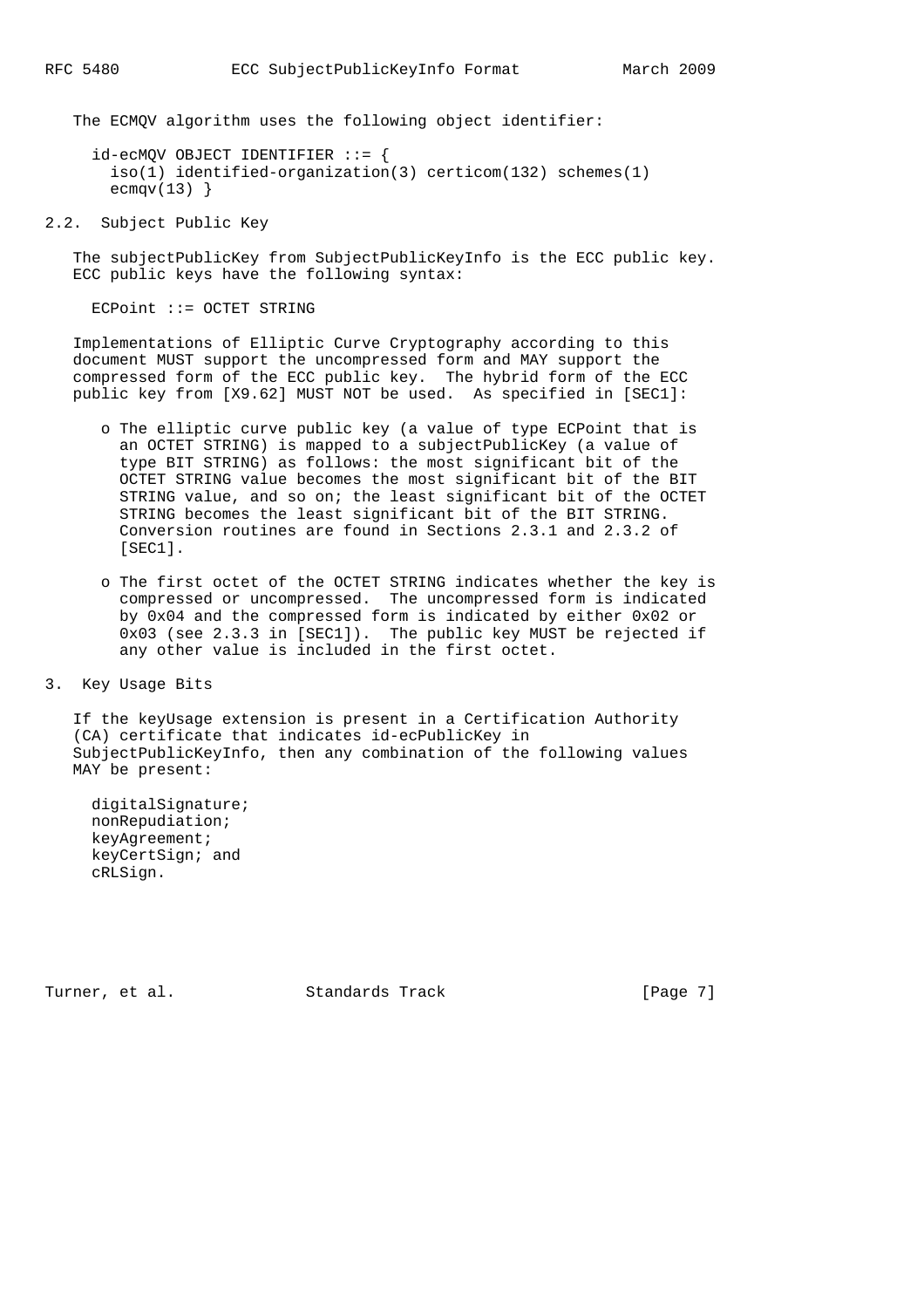If the CA certificate keyUsage extension asserts keyAgreement, then it MAY assert either encipherOnly or decipherOnly. However, this specification RECOMMENDS that if keyCertSign or cRLSign is present, then keyAgreement, encipherOnly, and decipherOnly SHOULD NOT be present.

 If the keyUsage extension is present in an End Entity (EE) certificate that indicates id-ecPublicKey in SubjectPublicKeyInfo, then any combination of the following values MAY be present:

 digitalSignature; nonRepudiation; and keyAgreement.

 If the EE certificate keyUsage extension asserts keyAgreement, then it MAY assert either encipherOnly or decipherOnly.

 If the keyUsage extension is present in a certificate that indicates id-ecDH or id-ecMQV in SubjectPublicKeyInfo, then the following MUST be present:

keyAgreement;

one of the following MAY be present:

 encipherOnly; or decipherOnly.

 If the keyUsage extension is present in a certificate that indicates id-ecDH or id-ecMQV in SubjectPublicKeyInfo, then the following values MUST NOT be present:

 digitalSignature; nonRepudiation; keyTransport; keyCertSign; and cRLSign.

4. Security Considerations

The security considerations in [PKI-ALG] apply.

 When implementing ECC in X.509 Certificates and Certificate Revocation Lists (CRLs), there are three algorithm-related choices that need to be made for the signatureAlgorithm field in a Certificate or CertificateList:

Turner, et al. Standards Track [Page 8]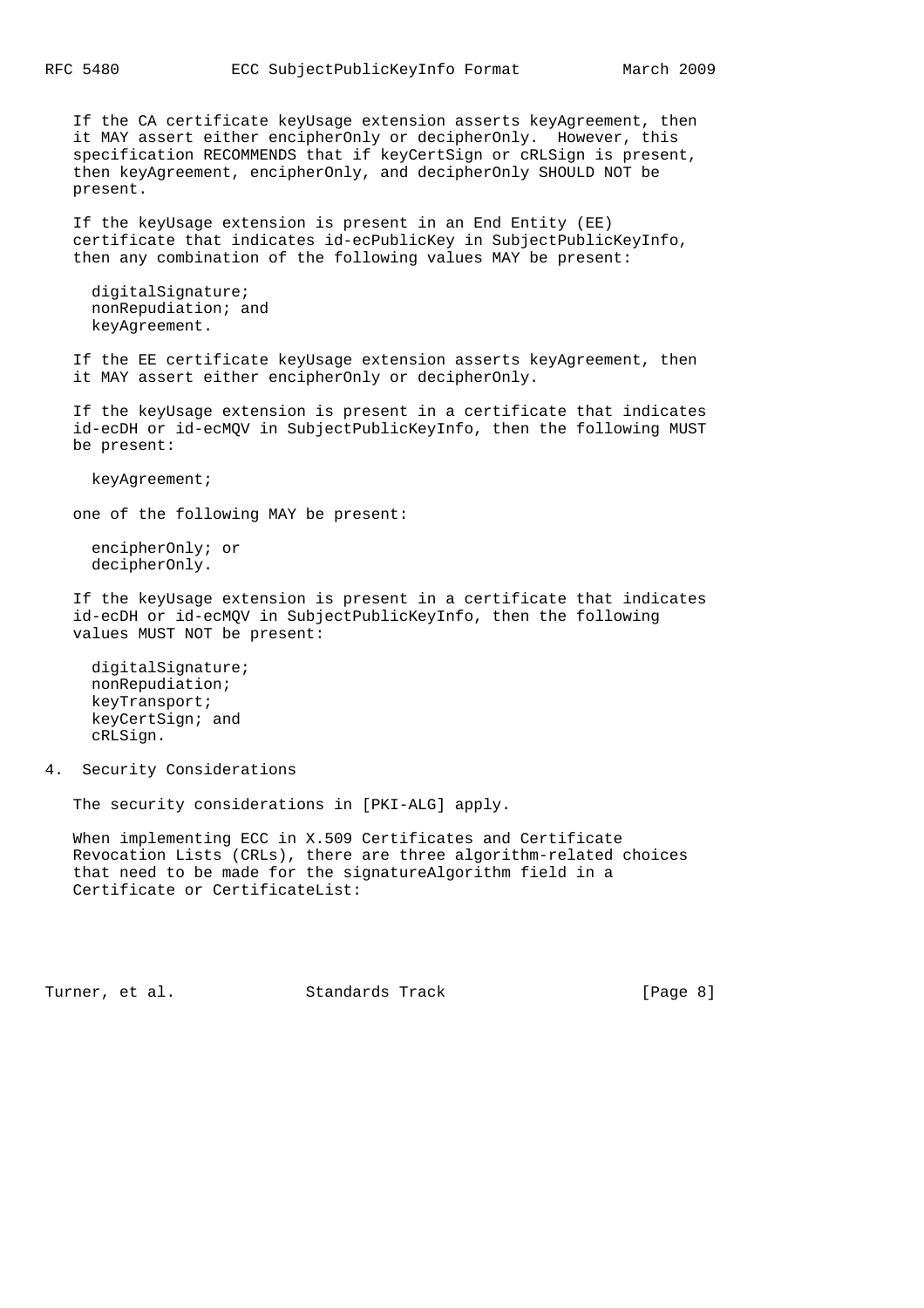- 1) What is the public key size?
- 2) What is the hash algorithm [FIPS180-3]?
- 3) What is the curve?

 Consideration must be given by the CA to the strength of the security provided by each of these choices. Security is measured in bits, where a strong symmetric cipher with a key of X bits is said to provide X bits of security. It is recommended that the bits of security provided by each choice are roughly equivalent. The following table provides comparable minimum bits of security [SP800-57] for the ECDSA key sizes and message digest algorithms. It also lists curves (see Section 2.1.1.1) for the key sizes.

|  | Minimum<br>Bits of<br>Security | <b>ECDSA</b><br>Key Size | Message<br>Digest<br>Algorithms                             | Curves                              |
|--|--------------------------------|--------------------------|-------------------------------------------------------------|-------------------------------------|
|  | 80                             | $160 - 223$              | $SHA-1$<br>$SHA-224$<br>$SHA-256$<br>$SHA-384$<br>$SHA-512$ | sect163k1<br>secp163r2<br>secp192r1 |
|  | 112                            | $224 - 255$              | $SHA-224$<br>$SHA-256$<br>$SHA-384$<br>$SHA-512$            | secp224r1<br>sect233k1<br>sect233r1 |
|  | 128                            | $256 - 383$              | $SHA-256$<br>$SHA-384$<br>$SHA-512$                         | secp256r1<br>sect283k1<br>sect283r1 |
|  | 192                            | $384 - 511$              | $SHA-384$<br>SHA-512                                        | secp384r1<br>sect409k1<br>sect409r1 |
|  | 256                            | $512+$                   | SHA-512                                                     | secp521r1<br>sect571k1<br>sect571r1 |
|  |                                |                          |                                                             |                                     |

Turner, et al. Standards Track [Page 9]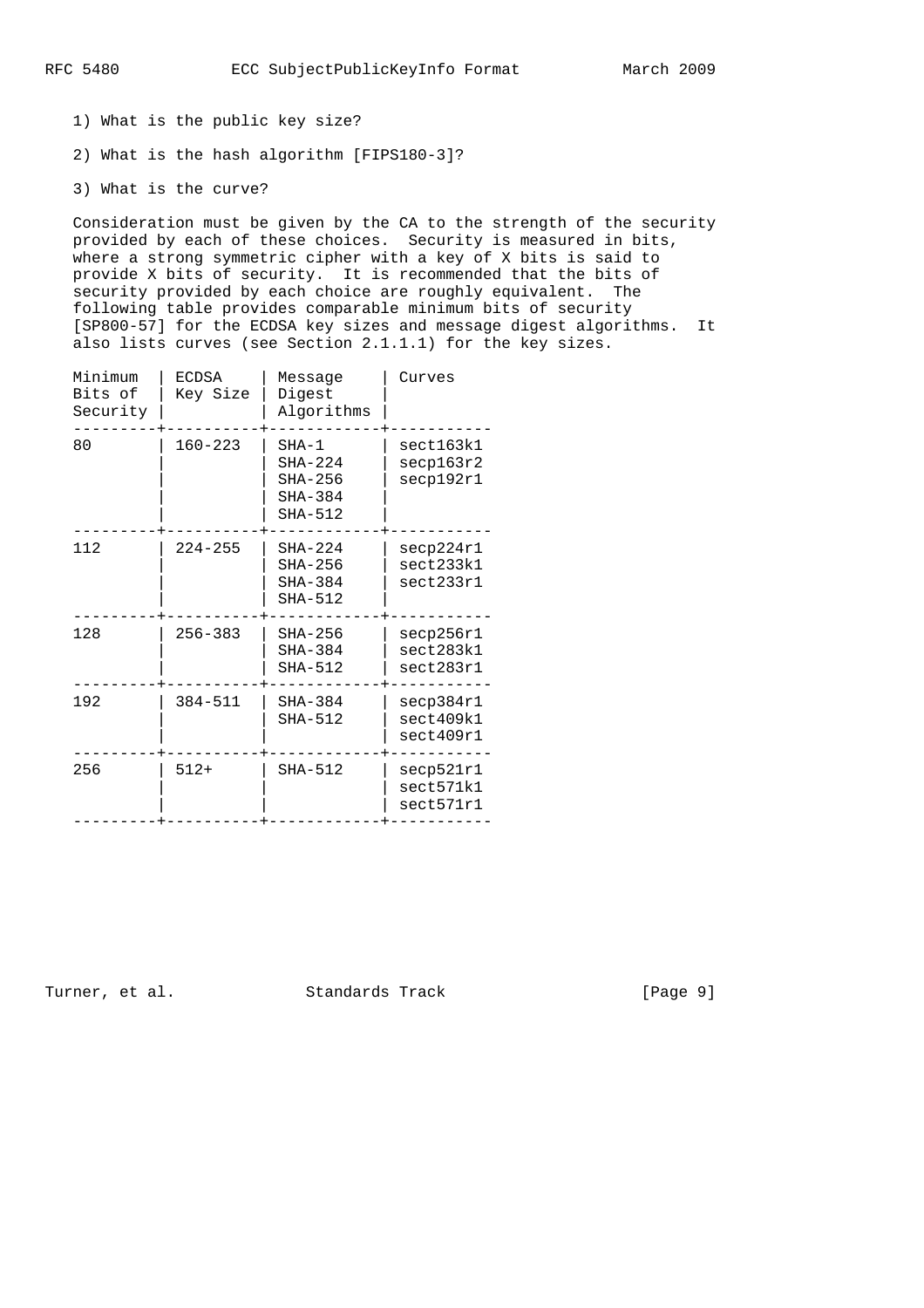To promote interoperability, the following choices are RECOMMENDED:

| Minimum<br>Bits of<br>Security | <b>ECDSA</b><br>Key Size | Message<br>Digest<br>Algorithms | Curves    |
|--------------------------------|--------------------------|---------------------------------|-----------|
| 80                             | 192                      | $SHA-256$                       | secp192r1 |
| 112                            | 224                      | $SHA-256$                       | secp224r1 |
| 128                            | 256                      | $SHA-256$                       | secp256r1 |
| 192                            | 384                      | $SHA-384$                       | secp384r1 |
| 256                            | 512                      | $SHA-512$                       | secp521r1 |
|                                |                          |                                 |           |

 Using a larger hash value and then truncating it consumes more processing power than is necessary. This is more important on constrained devices. Since the signer does not know the environment that the recipient will use to validate the signature, it is better to use a hash function that provides the desired hash value output size, and no more.

 There are security risks with using keys not associated with well known and widely reviewed curves. For example, the curve may not satisfy the Menezes-Okamoto-Vanstone (MOV) condition [X9.62] or the curve may be vulnerable to the Anomalous attack [X9.62]. Additionally, either a) all of the arithmetic properties of a candidate ECC public key must be validated to ensure that it has the unique correct representation in the correct (additive) subgroup (and therefore is also in the correct EC group) specified by the associated ECC domain parameters, or b) some of the arithmetic properties of a candidate ECC public key must be validated to ensure that it is in the correct group (but not necessarily the correct subgroup) specified by the associated ECC domain parameters [SP800-56A].

 As noted in [PKI-ALG], the use of MD2 and MD5 for new applications is discouraged. It is still reasonable to use MD2 and MD5 to verify existing signatures.

#### 5. ASN.1 Considerations

 [X9.62] defines additional options for ECParameters and ECDSA-Sig- Value [PKI-ALG]. If an implementation needs to use these options, then use the [X9.62] ASN.1 module. This RFC contains a conformant subset of the ASN.1 module defined in [X9.62].

Turner, et al. Standards Track [Page 10]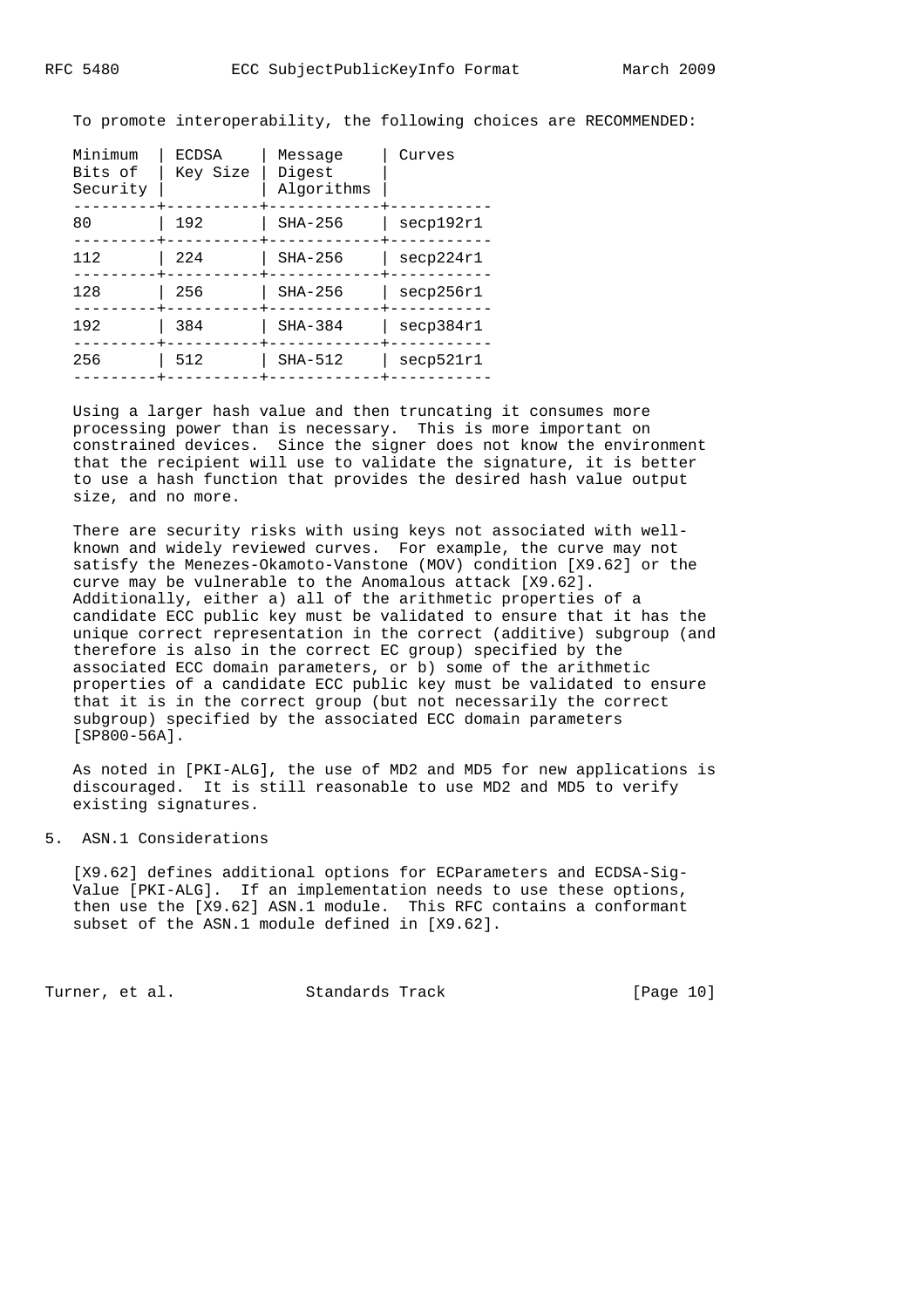If an implementation generates a PER [X.691] encoding using the ASN.1 module found in this specification, it might not achieve the same encoded output as one that uses the [X9.62] module. PER is not required by either the PKIX or S/MIME environments. If an implementation environment requires PER, then implementation concerns are less likely with the use of the [X9.62] module.

# 6. IANA Considerations

 This document makes extensive use of object identifiers to register public key types, elliptic curves, and algorithms. Most are registered in the ANSI X9.62 arc, with the exception of the hash algorithms (which are in the NIST arc) and many of the curves (which are in the Certicom Inc. arc; these curves have been adopted by ANSI and NIST). Additionally, an object identifier is used to identify the ASN.1 module found in Appendix A. It is defined in an arc delegated by IANA to the PKIX Working Group. No further action by IANA is necessary for this document or any anticipated updates.

# 7. Acknowledgments

 The authors wish to thank Stephen Farrell, Alfred Hoenes, Johannes Merkle, Jim Schaad, and Carl Wallace for their valued input.

- 8. References
- 8.1. Normative References
	- [FIPS180-3] National Institute of Standards and Technology (NIST), FIPS Publication 180-3: Secure Hash Standard, October 2008.
	- [FIPS186-3] National Institute of Standards and Technology (NIST), FIPS Publication 186-3: Digital Signature Standard, (draft) November 2008.
	- [MUSTSHOULD] Bradner, S., "Key words for use in RFCs to Indicate Requirement Levels", BCP 14, RFC 2119, March 1997.
	- [PKI] Cooper, D., Santesson, S., Farrell, S., Boeyen, S., Housley, R., and W. Polk, "Internet X.509 Public Key Infrastructure Certificate and Certificate Revocation List (CRL) Profile", RFC 5280, May 2008.
	- [PKI-ALG] Bassham, L., Polk, W., and R. Housley, "Algorithms and Identifiers for the Internet X.509 Public Key Infrastructure Certificate and Certificate Revocation List (CRL) Profile", RFC 3279, April 2002.

Turner, et al. Standards Track [Page 11]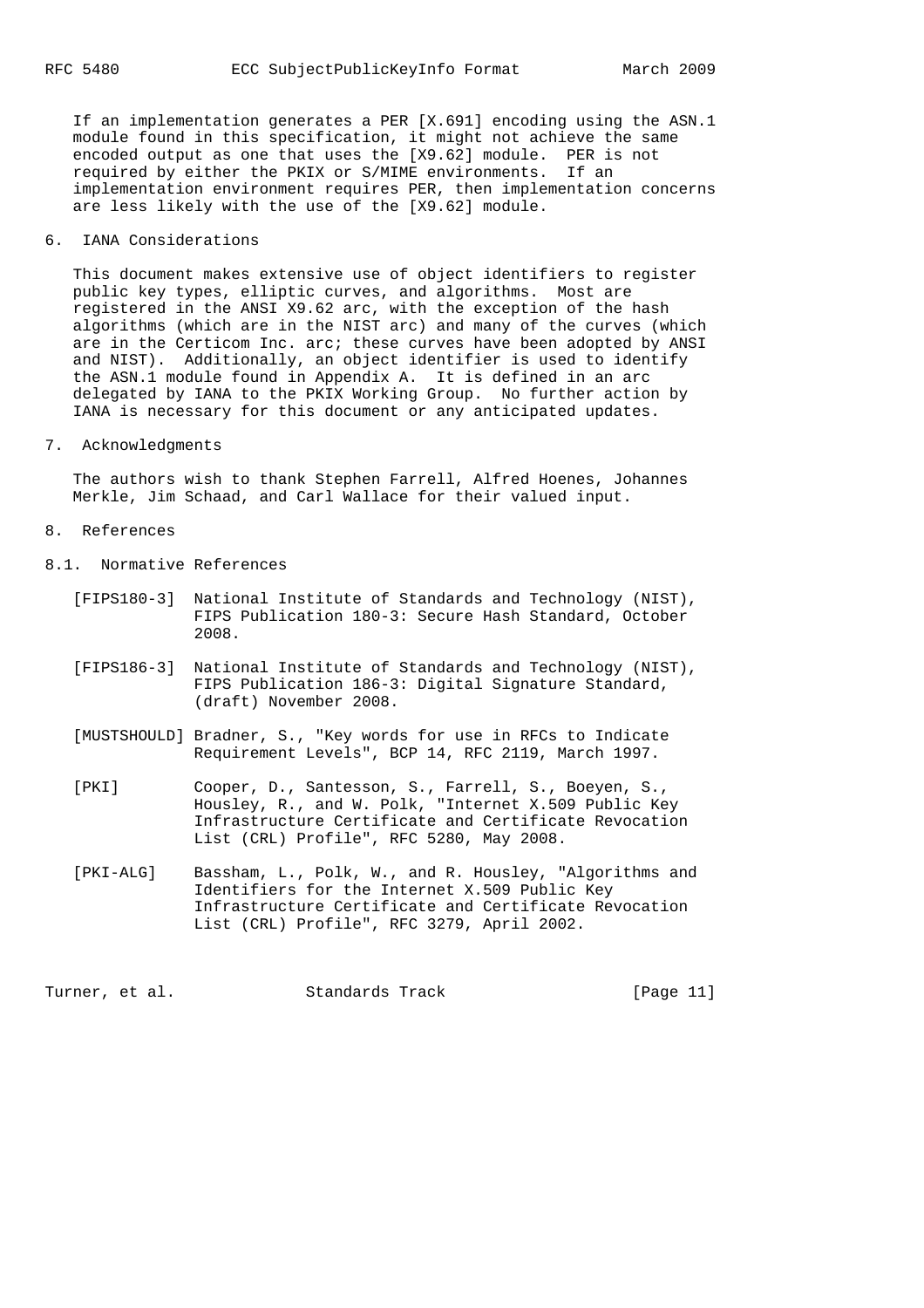- [RSAOAEP] Schaad, J., Kaliski, B., and R. Housley, "Additional Algorithms and Identifiers for RSA Cryptography for use in the Internet X.509 Public Key Infrastructure Certificate and Certificate Revocation List (CRL) Profile", RFC 4055, June 2005.
- [SEC1] Standards for Efficient Cryptography Group (SECG), "SEC 1: Elliptic Curve Cryptography", Version 1.0, September 2000.
- [X9.62] American National Standards Institute (ANSI), ANS X9.62-2005: The Elliptic Curve Digital Signature Algorithm (ECDSA), 2005.
- [X.680] ITU-T Recommendation X.680 (2002) | ISO/IEC 8824-1:2002. Information Technology - Abstract Syntax Notation One.

## 8.2. Informative References

- [PKI-ADALG] Dang, Q., Santesson, S., Moriarty, K., Brown, D., and T. Polk, "Internet X.509 Public Key Infrastructure: Additional Algorithms and Identifiers for DSA and ECDSA", Work in Progress, October 2008.
- [SP800-56A] National Institute of Standards and Technology (NIST), Special Publication 800-56A: Recommendation for Pair- Wise Key Establishment Schemes Using Discrete Logarithm Cryptography (Revised), March 2007.
- [SP800-57] National Institute of Standards and Technology (NIST), Special Publication 800-57: Recommendation for Key Management - Part 1 (Revised), March 2007.
- [X.691] ITU-T Recommendation X.691 (2002) | ISO/IEC 8825-2:2002. Information Technology - ASN.1 Encoding Rules: Specification of Packed Encoding Rules.

Turner, et al. Standards Track [Page 12]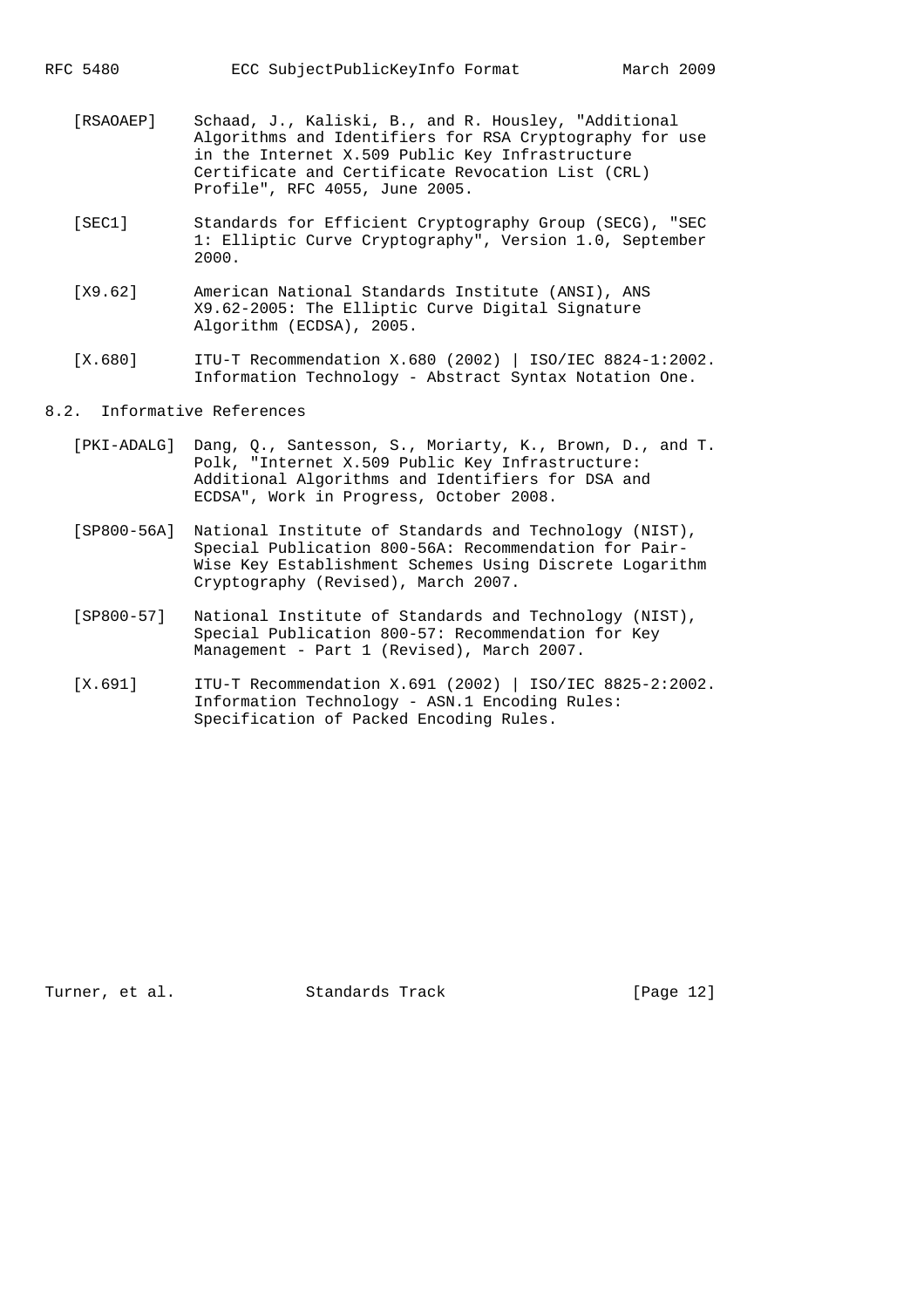```
Appendix A. ASN.1 Module
    PKIX1Algorithms2008 { iso(1) identified-organization(3) dod(6)
     interval(1) security(5) mechanisms(5) pix(x(7) id-mod(0) 45 ) DEFINITIONS EXPLICIT TAGS ::=
    BEGIN
    -- EXPORTS ALL;
    IMPORTS
    -- From RFC 4055 [RSAOAEP]
    id-sha224, id-sha256, id-sha384, id-sha512
      FROM PKIX1-PSS-OAEP-Algorithms
       \{ iso(1) <i>identified-organization(3) <math> dod(6) <i>internet(1)</i> security(5) mechanisms(5) pkix(7) id-mod(0)
          id-mod-pkix1-rsa-pkalgs(33) }
    ;
 --
    -- Message Digest Algorithms
    --
   -- MD-2 -- Parameters are NULL
    id-md2 OBJECT IDENTIFIER ::= {
    iso(1) member-body(2) us(840) rsadsi(113549) digestAlgorithm(2) 2 }
   -- M D-5 -- Parameters are NULL
   id-md5 OBJECT IDENTIFIER := {
     iso(1) member-body(2) us(840) rsadsi(113549)digestAlgorithm(2) 5 }
   -- SHA-1
    -- Parameters are preferred absent
    id-sha1 OBJECT IDENTIFIER ::= {
     iso(1) identified-organization(3) oiw(14) secsig(3)
      algorithm(2) 26 }
    -- SHA-224
    -- Parameters are preferred absent
```
Turner, et al. Standards Track [Page 13]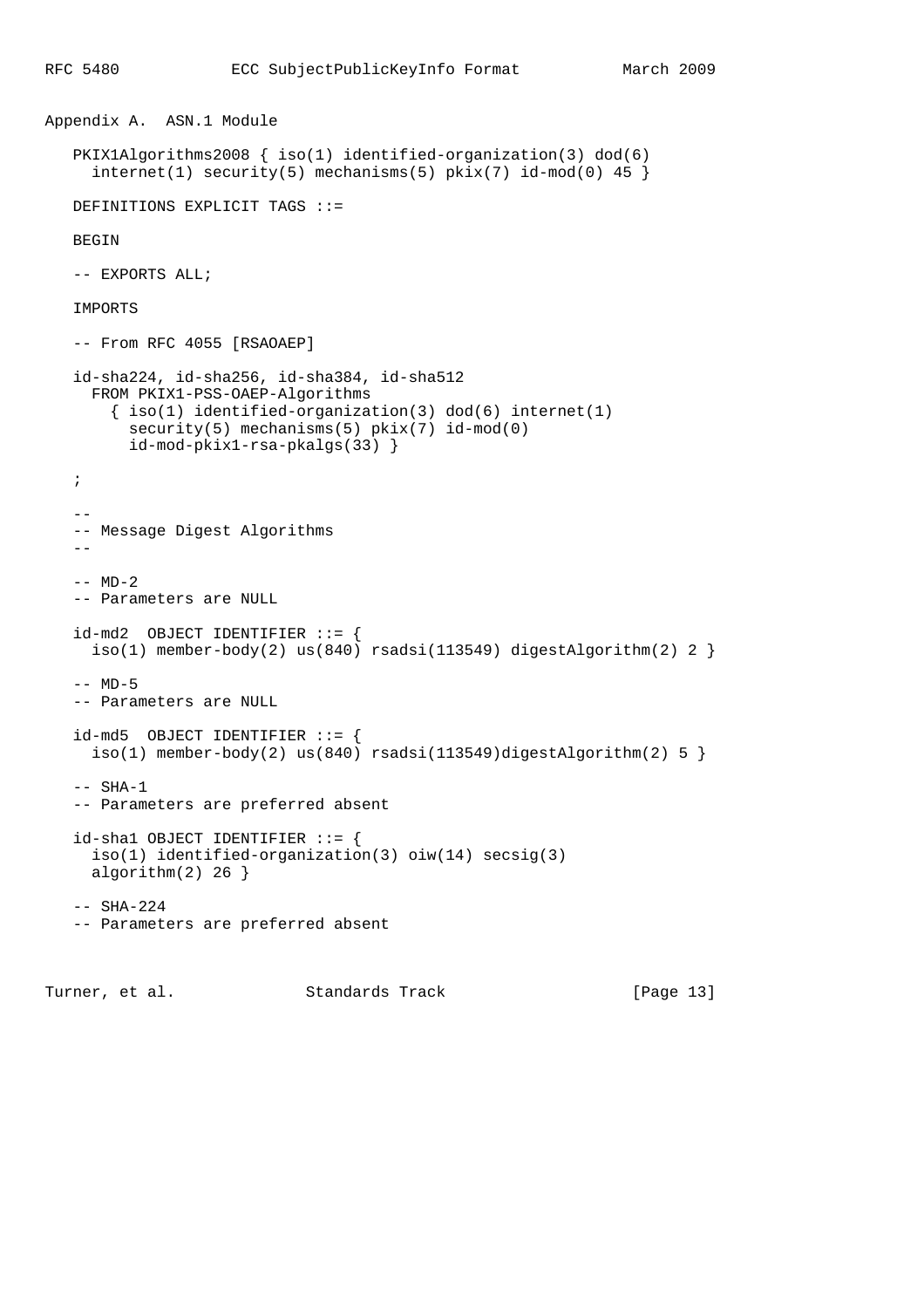```
 -- id-sha224 OBJECT IDENTIFIER ::= {
  -- joint-iso-itu-t(2) country(16) us(840) organization(1) gov(101)<br>-- csor(3) nistalgorithm(4) hashalgs(2) 4 l
       \text{csor}(3) nistalgorithm(4) hashalgs(2) 4 }
   -- SHA-256
   -- Parameters are preferred absent
  -- id-sha256 OBJECT IDENTIFIER := {
   -- joint-iso-itu-t(2) country(16) us(840) organization(1) gov(101)
  -- csor(3) nistalgorithm(4) hashalgs(2) 1 }
   -- SHA-384
   -- Parameters are preferred absent
  -- id-sha384 OBJECT IDENTIFIER := {
   -- joint-iso-itu-t(2) country(16) us(840) organization(1) gov(101)
   -- csor(3) nistalgorithm(4) hashalgs(2) 2 }
  -- SHA-512 -- Parameters are preferred absent
  -- id-sha512 OBJECT IDENTIFIER := {
   -- joint-iso-itu-t(2) country(16) us(840) organization(1) gov(101)
    -- csor(3) nistalgorithm(4) hashalgs(2) 3 }
 --
   -- Public Key (PK) Algorithms
   - -- RSA PK Algorithm and Key
   rsaEncryption OBJECT IDENTIFIER ::= {
    iso(1) member-body(2) us(840) rsadsi(113549) pkcs(1) pkcs-1(1) 1 }
   RSAPublicKey ::= SEQUENCE {
     modulus INTEGER, -- n
     publicExponent INTEGER -- e
   }
   -- DSA PK Algorithm, Key, and Parameters
   id-dsa OBJECT IDENTIFIER ::= {
    iso(1) member-body(2) us(840) x9-57(10040) x9algorithm(4) 1 }
   DSAPublicKey ::= INTEGER -- public key, y
```
Turner, et al. Standards Track [Page 14]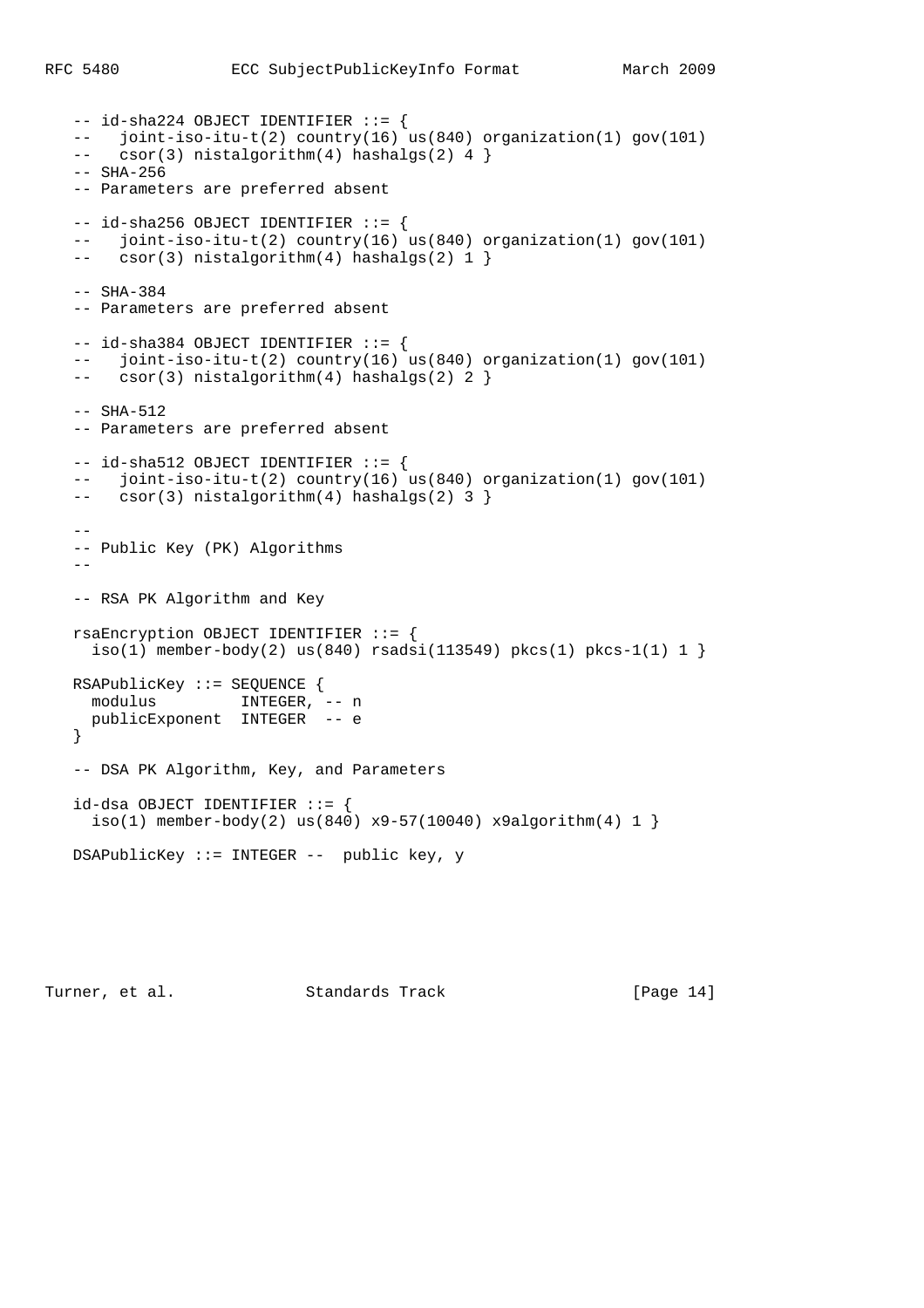```
 DSS-Parms ::= SEQUENCE {
     p INTEGER,
    q INTEGER,
     g INTEGER
   }
   -- Diffie-Hellman PK Algorithm, Key, and Parameters
   dhpublicnumber OBJECT IDENTIFIER ::= {
    iso(1) member-body(2) us(840) ansi-x942(10046) number-type(2) 1 }
  DHPublicKey ::= INTEGER -- public key, y = q^x x \mod pDomainParameters ::= SEQUENCE {
    p INTEGR, - odd prime, p=jq +1<br>q INTEGR, - generator, g
    g INTEGR, - generator, g<br>q INTEGR, - factor of n-
q MINTEGER, and the factor of p-1
 j INTEGER OPTIONAL, -- subgroup factor, j>= 2
     validationParms ValidationParms OPTIONAL
   }
   ValidationParms ::= SEQUENCE {
seed BIT STRING,
 pgenCounter INTEGER
   }
   -- KEA PK Algorithm and Parameters
   id-keyExchangeAlgorithm OBJECT IDENTIFIER ::= {
     joint-iso-itu-t(2) country(16) us(840) organization(1) gov(101)
    dod(2) infosec(1) algorithms(1) 22 }
   KEA-Parms-Id ::= OCTET STRING
   -- Sec 2.1.1 Unrestricted Algorithm ID, Key, and Parameters
   -- (ECDSA keys use id-ecPublicKey)
   id-ecPublicKey OBJECT IDENTIFIER ::= {
    iso(1) member-body(2) us(840) ansi-X9-62(10045) keyType(2) 1 }
   ECPoint ::= OCTET STRING
   -- Parameters for both Restricted and Unrestricted
  ECParameters ::= CHOICE {
     namedCurve OBJECT IDENTIFIER
     -- implicitCurve NULL
```
Turner, et al. Standards Track [Page 15]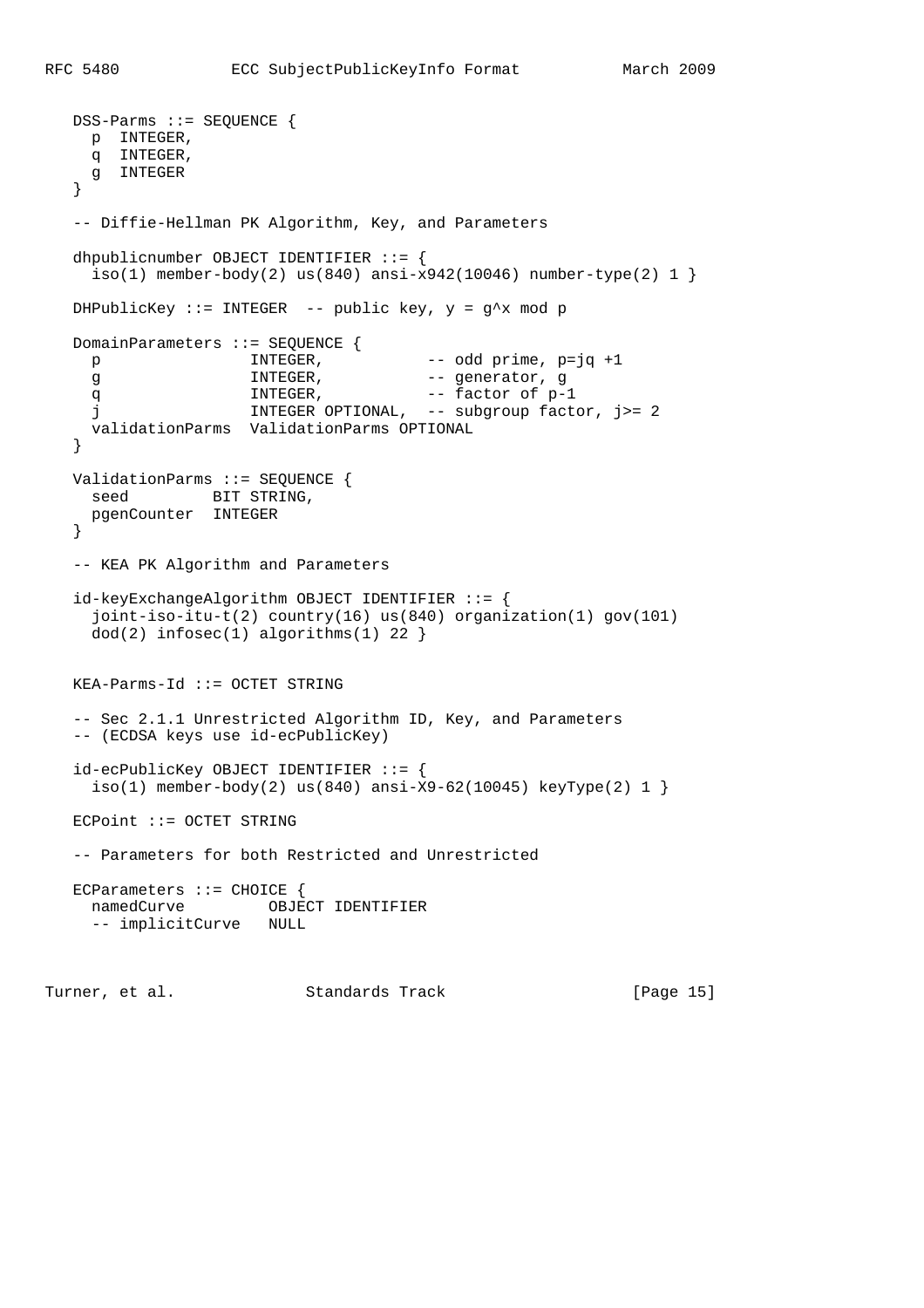```
 -- specifiedCurve SpecifiedECDomain
    }
      -- implicitCurve and specifiedCurve MUST NOT be used in PKIX.
     -- Details for SpecifiedECDomain can be found in [X9.62].
     -- Any future additions to this CHOICE should be coordinated
     -- with ANSI X9.
   -- Sec 2.1.2 Restricted Algorithm IDs, Key, and Parameters: ECDH
   id-ecDH OBJECT IDENTIFIER ::= {
     iso(1) identified-organization(3) certicom(132) schemes(1)
    ecdh(12) }
   -- ECPoint ::= OCTET STRING
   -- Parameters are ECParameters.
   -- Sec 2.1.2 Restricted Algorithm IDs, Key, and Parameters: ECMQV
   id-ecMQV OBJECT IDENTIFIER ::= {
     iso(1) identified-organization(3) certicom(132) schemes(1)
    ecmqv(13)}
   -- ECPoint ::= OCTET STRING
   -- Parameters are ECParameters.
 --
   -- Signature Algorithms
   - -- RSA with MD-2
   -- Parameters are NULL
   md2WithRSAEncryption OBJECT IDENTIFIER ::= {
    iso(1) member-body(2) us(840) rsadsi(113549) pkcs(1) pkcs-1(1) 2 }
   -- RSA with MD-5
   -- Parameters are NULL
   md5WithRSAEncryption OBJECT IDENTIFIER ::= {
    iso(1) member-body(2) us(840) rsadsi(113549) pkcs(1) pkcs-1(1) 4 }
   -- RSA with SHA-1
   -- Parameters are NULL
   sha1WithRSAEncryption OBJECT IDENTIFIER ::= {
    iso(1) member-body(2) us(840) rsadsi(113549) pkcs(1) pkcs-1(1) 5 }
```
Turner, et al. Standards Track [Page 16]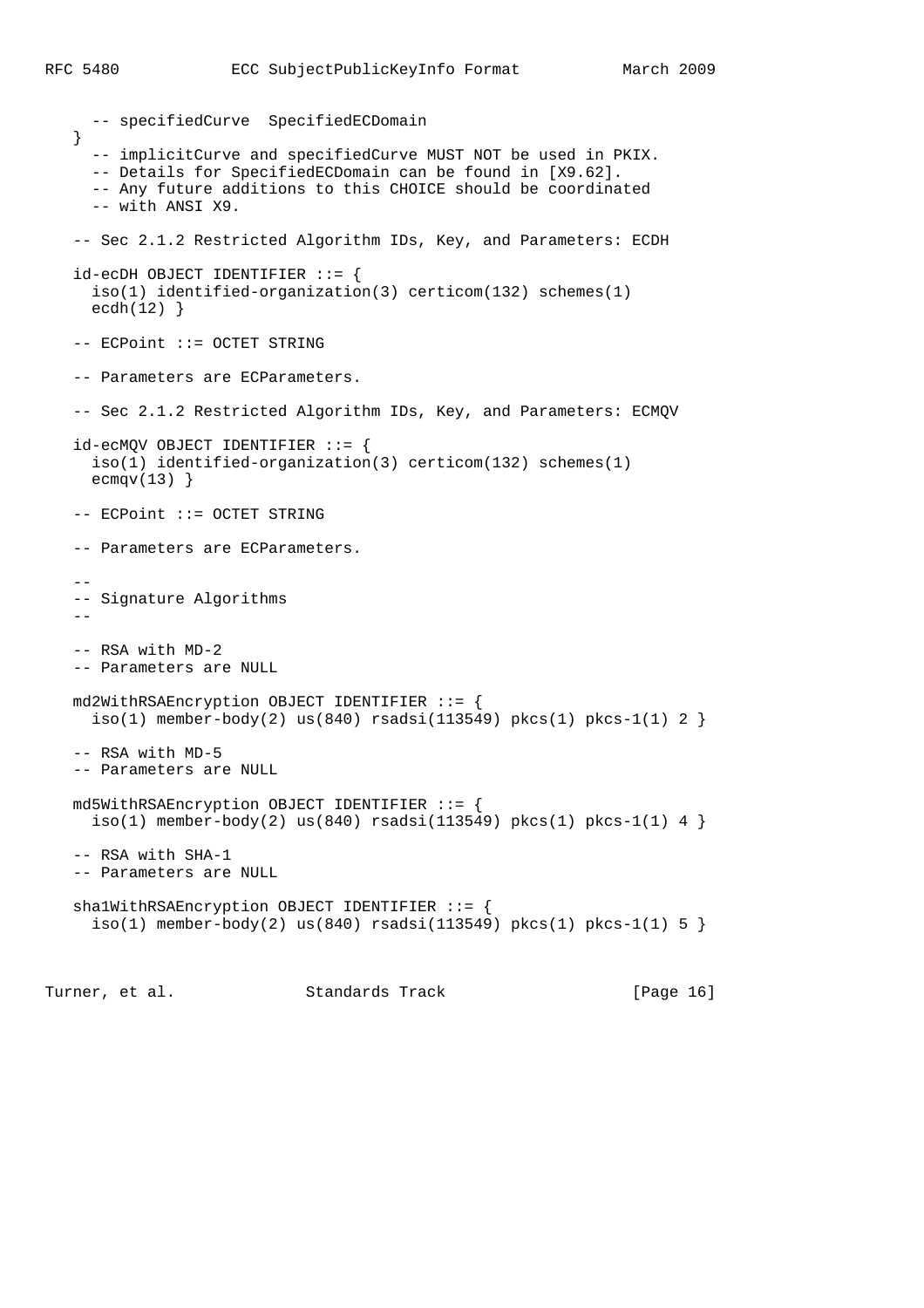```
 -- DSA with SHA-1
 -- Parameters are ABSENT
 id-dsa-with-sha1 OBJECT IDENTIFIER ::= {
 iso(1) member-body(2) us(840) x9-57(10040) x9algorithm(4) 3 }
 -- DSA with SHA-224
 -- Parameters are ABSENT
 id-dsa-with-sha224 OBJECT IDENTIFIER ::= {
  joint-iso-ccitt(2) country(16) us(840) organization(1) gov(101)
 csor(3) algorithms(4) id-dsa-with-sha2(3) 1 }
 -- DSA with SHA-256
 -- Parameters are ABSENT
id-dsa-with-sha256 OBJECT IDENTIFIER ::= {
  joint-iso-ccitt(2) country(16) us(840) organization(1) gov(101)
  csor(3) algorithms(4) id-dsa-with-sha2(3) 2 }
 -- ECDSA with SHA-1
 -- Parameters are ABSENT
 ecdsa-with-SHA1 OBJECT IDENTIFIER ::= {
  iso(1) member-body(2) us(840) ansi-X9-62(10045) signatures(4) 1 }
 -- ECDSA with SHA-224
 -- Parameters are ABSENT
ecdsa-with-SHA224 OBJECT IDENTIFIER ::= {
 iso(1) member-body(2) us(840) ansi-X9-62(10045) signatures(4)
  ecdsa-with-SHA2(3) 1 }
 -- ECDSA with SHA-256
 -- Parameters are ABSENT
ecdsa-with-SHA256 OBJECT IDENTIFIER ::= {
 iso(1) member-body(2) us(840) ansi-X9-62(10045) signatures(4)
  ecdsa-with-SHA2(3) 2 }
 -- ECDSA with SHA-384
 -- Parameters are ABSENT
ecdsa-with-SHA384 OBJECT IDENTIFIER ::= {
 iso(1) member-body(2) us(840) ansi-X9-62(10045) signatures(4)
  ecdsa-with-SHA2(3) 3 }
```
Turner, et al. Standards Track [Page 17]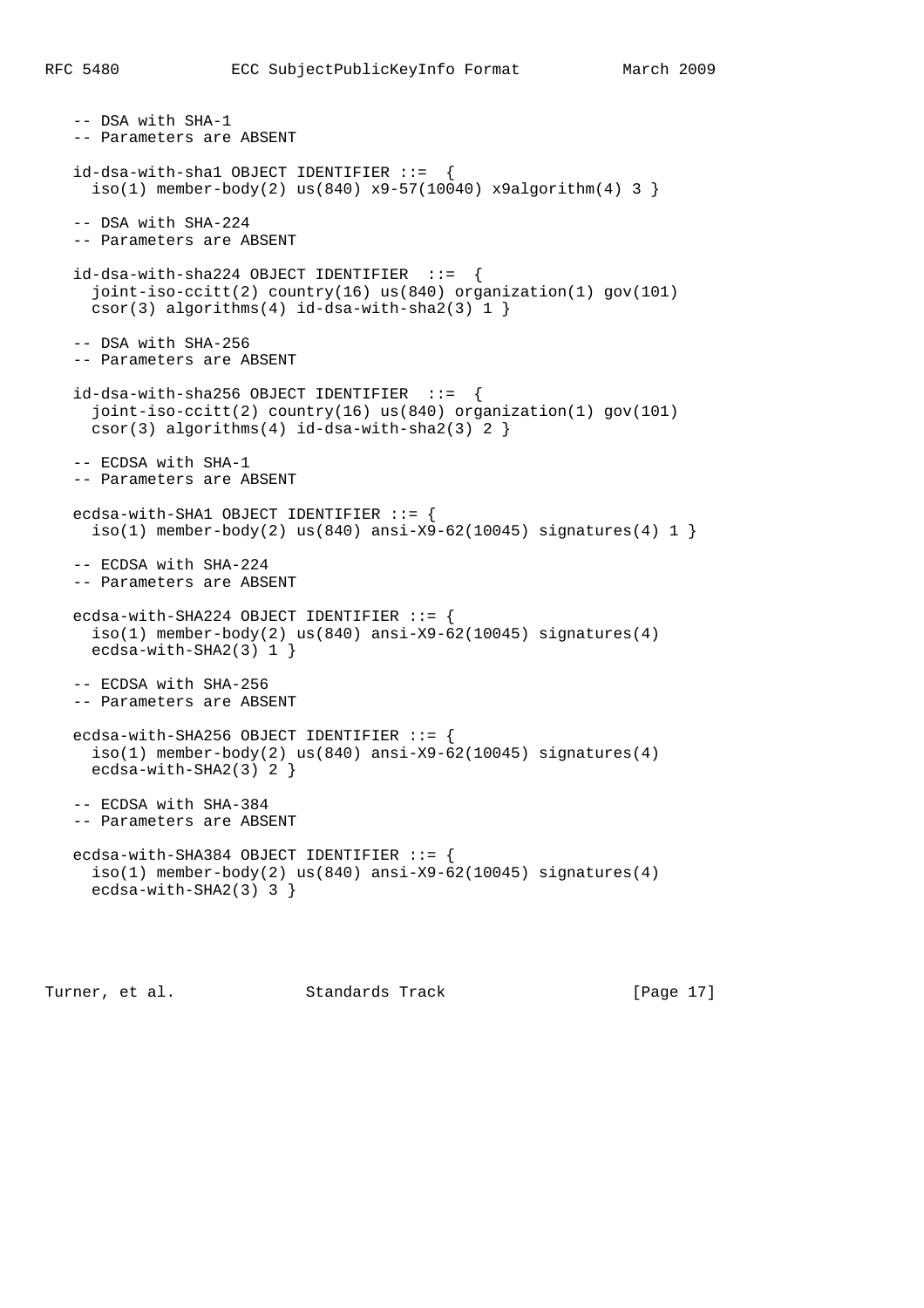```
 -- ECDSA with SHA-512
   -- Parameters are ABSENT
   ecdsa-with-SHA512 OBJECT IDENTIFIER ::= {
   iso(1) member-body(2) us(840) ansi-X9-62(10045) signatures(4)
     ecdsa-with-SHA2(3) 4 }
 --
   -- Signature Values
  - -- DSA
   DSA-Sig-Value ::= SEQUENCE {
    r INTEGER,
    s INTEGER
   }
   -- ECDSA
   ECDSA-Sig-Value ::= SEQUENCE {
    r INTEGER,
     s INTEGER
   }
- -- Named Elliptic Curves
  - -- Note that in [X9.62] the curves are referred to as 'ansiX9' as
   -- opposed to 'sec'. For example secp192r1 is the same curve as
   -- ansix9p192r1.
   -- Note that in [PKI-ALG] the secp192r1 curve was referred to as
   -- prime192v1 and the secp256r1 curve was referred to as prime256v1.
   -- Note that [FIPS186-3] refers to secp192r1 as P-192, secp224r1 as
   -- P-224, secp256r1 as P-256, secp384r1 as P-384, and secp521r1 as
   -- P-521.
   secp192r1 OBJECT IDENTIFIER ::= {
    iso(1) member-body(2) us(840) ansi-X9-62(10045) curves(3)
     prime(1) 1 }
   sect163k1 OBJECT IDENTIFIER ::= {
    iso(1) identified-organization(3) certicom(132) curve(0) 1 }
```
Turner, et al. Standards Track [Page 18]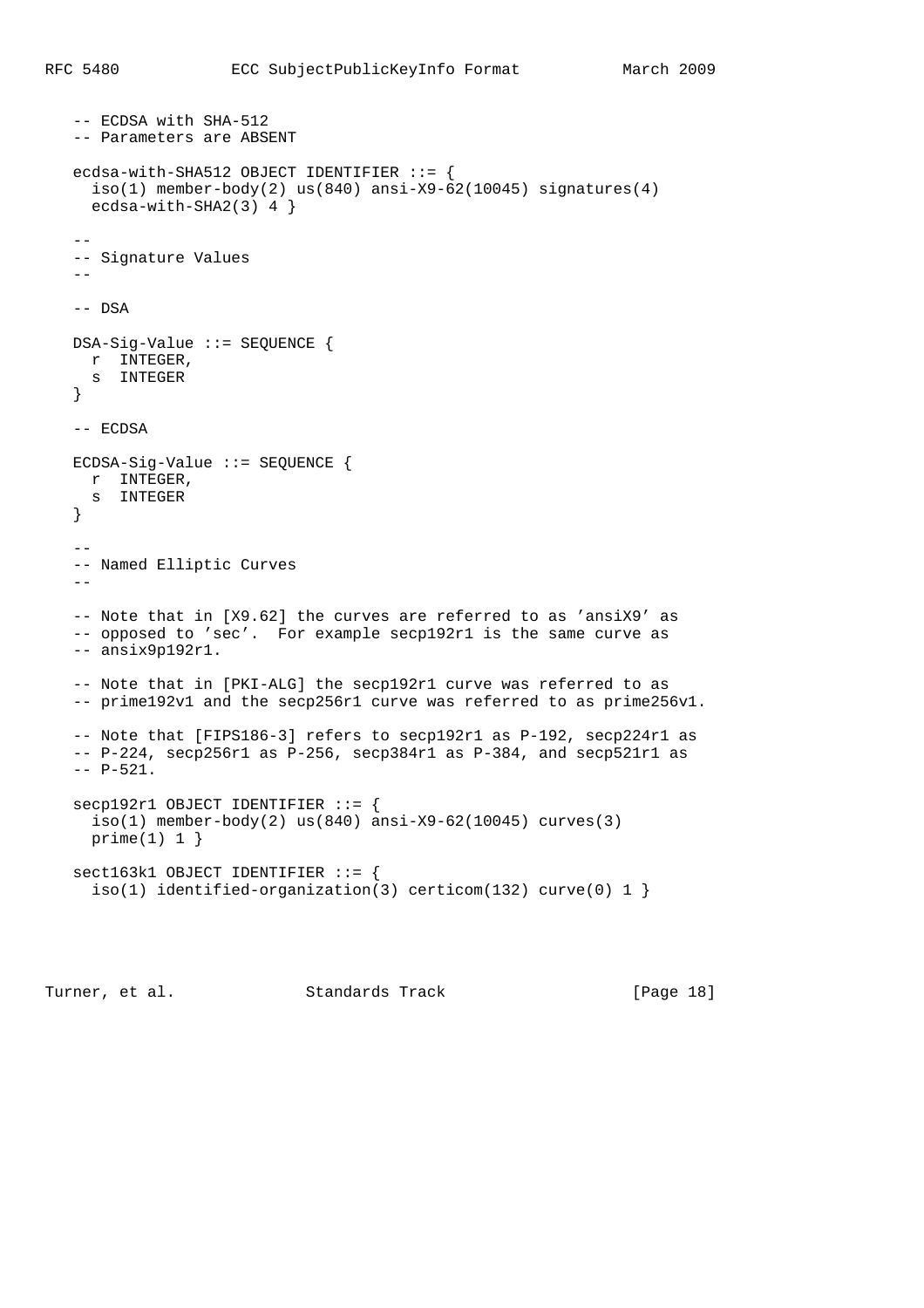```
 sect163r2 OBJECT IDENTIFIER ::= {
 iso(1) identified-organization(3) certicom(132) curve(0) 15 }
 secp224r1 OBJECT IDENTIFIER ::= {
  iso(1) identified-organization(3) certicom(132) curve(0) 33 }
 sect233k1 OBJECT IDENTIFIER ::= {
 iso(1) identified-organization(3) certicom(132) curve(0) 26 }
 sect233r1 OBJECT IDENTIFIER ::= {
 iso(1) identified-organization(3) certicom(132) curve(0) 27 }
 secp256r1 OBJECT IDENTIFIER ::= {
 iso(1) member-body(2) us(840) ansi-X9-62(10045) curves(3)prime(1) 7 }
 sect283k1 OBJECT IDENTIFIER ::= {
 iso(1) identified-organization(3) certicom(132) curve(0) 16 }
 sect283r1 OBJECT IDENTIFIER ::= {
 iso(1) identified-organization(3) certicom(132) curve(0) 17 }
 secp384r1 OBJECT IDENTIFIER ::= {
  iso(1) identified-organization(3) certicom(132) curve(0) 34 }
 sect409k1 OBJECT IDENTIFIER ::= {
 iso(1) identified-organization(3) certicom(132) curve(0) 36 }
 sect409r1 OBJECT IDENTIFIER ::= {
 iso(1) identified-organization(3) certicom(132) curve(0) 37 }
 secp521r1 OBJECT IDENTIFIER ::= {
  iso(1) identified-organization(3) certicom(132) curve(0) 35 }
 sect571k1 OBJECT IDENTIFIER ::= {
  iso(1) identified-organization(3) certicom(132) curve(0) 38 }
sect571r1 OBJECT IDENTIFIER ::= {
  iso(1) identified-organization(3) certicom(132) curve(0) 39 }
```
END

Turner, et al. Standards Track [Page 19]